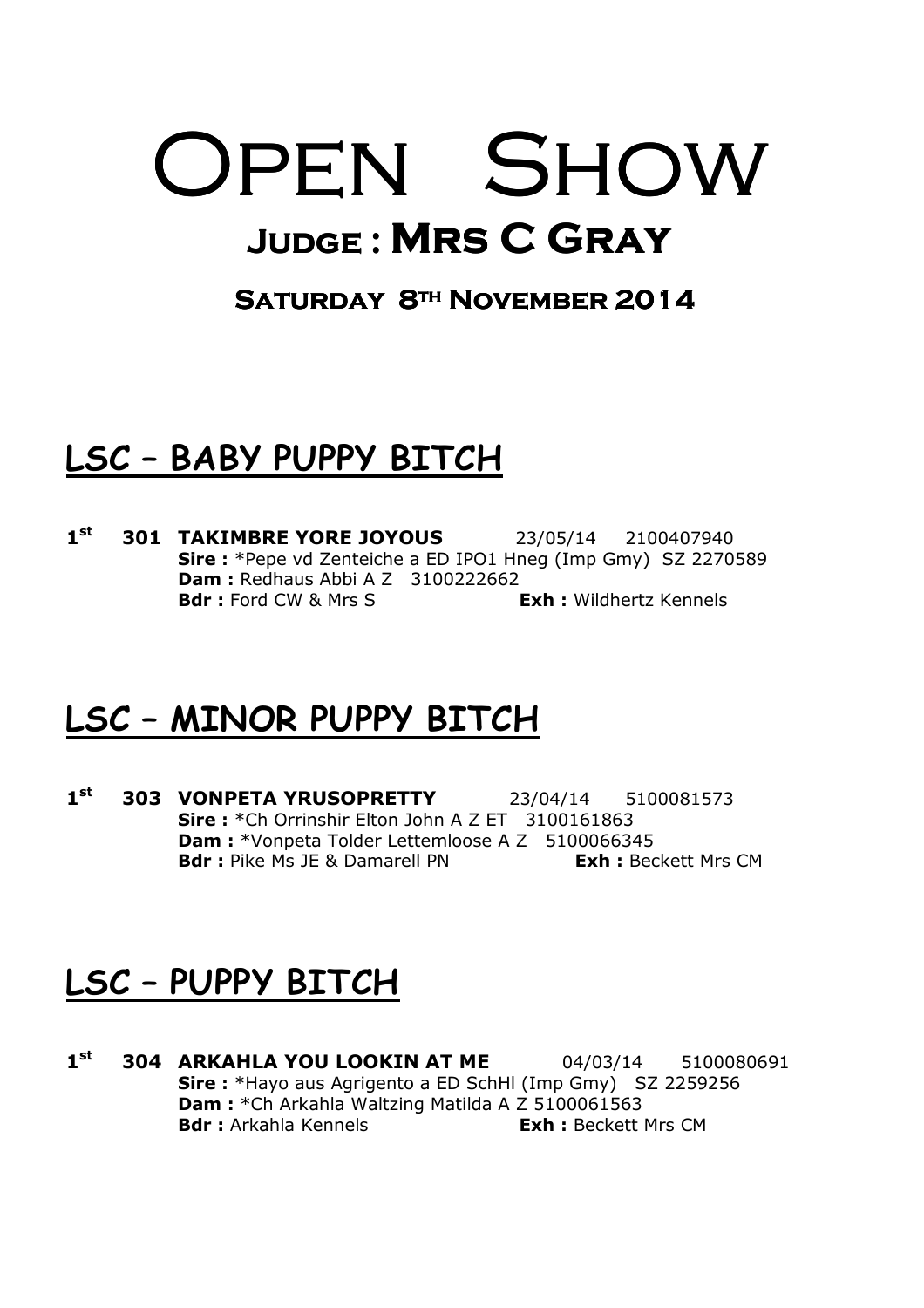### LSC – OPEN BITCH

 $1<sup>st</sup>$ **307 \*CH VLADIMIR GLAM I AM A Z** 08/09/12 2100368521 Sire: \*Siobahn Apollo A Z 2100321358 Dam : \*Sup Ch Vladimir Anarchy A Z 2100213140 **Bdr :** Vladimir Kennels **Exh :** Leonard Mrs C

LSC - BEST BITCH \*CH VLADIMIR GLAM I AM AZ

LSC – R/UP BEST BITCH ARKAHLA YOU LOOKIN AT ME

### "BREED" SPECIALS

LSC BOB \*CH VLADIMIR GLAM I AM AZ LSC R/UP BOB ARKAHLA YOU LOOKIN AT ME LSC BABY OF BREED TAKIMBRE YORE JOYOUS LSC PUPPY OF BREED ARKAHLA YOU LOOKIN AT ME

#### SC – BABY PUPPY BITCH

- $1<sup>st</sup>$ **308 BRUANGIE XOTIC DIVA** 15/06/14 5100082333 Sire : \*Odin delle Terre Matildiche HD ED (Imp Italy) LOI 09/144632 Dam : Leppsdorf Oriental Ora A Z 5100067221 **Bdr** : Exh : Corlett Mrs V
- $2<sub>nd</sub>$ **311 VONPETA ZIPPER TEE DOO DAA** 26/07/14 5100052950 Sire : \*Toby vd Plassenburg a ED SchHlll Hneg (Imp Gmy) SZ 2246259 Dam : \*Vonpeta Our Evas Image A Z 5100059544 **Bdr**: Pike Ms JE & Damarell PN **Exh:** Arkahla Kennels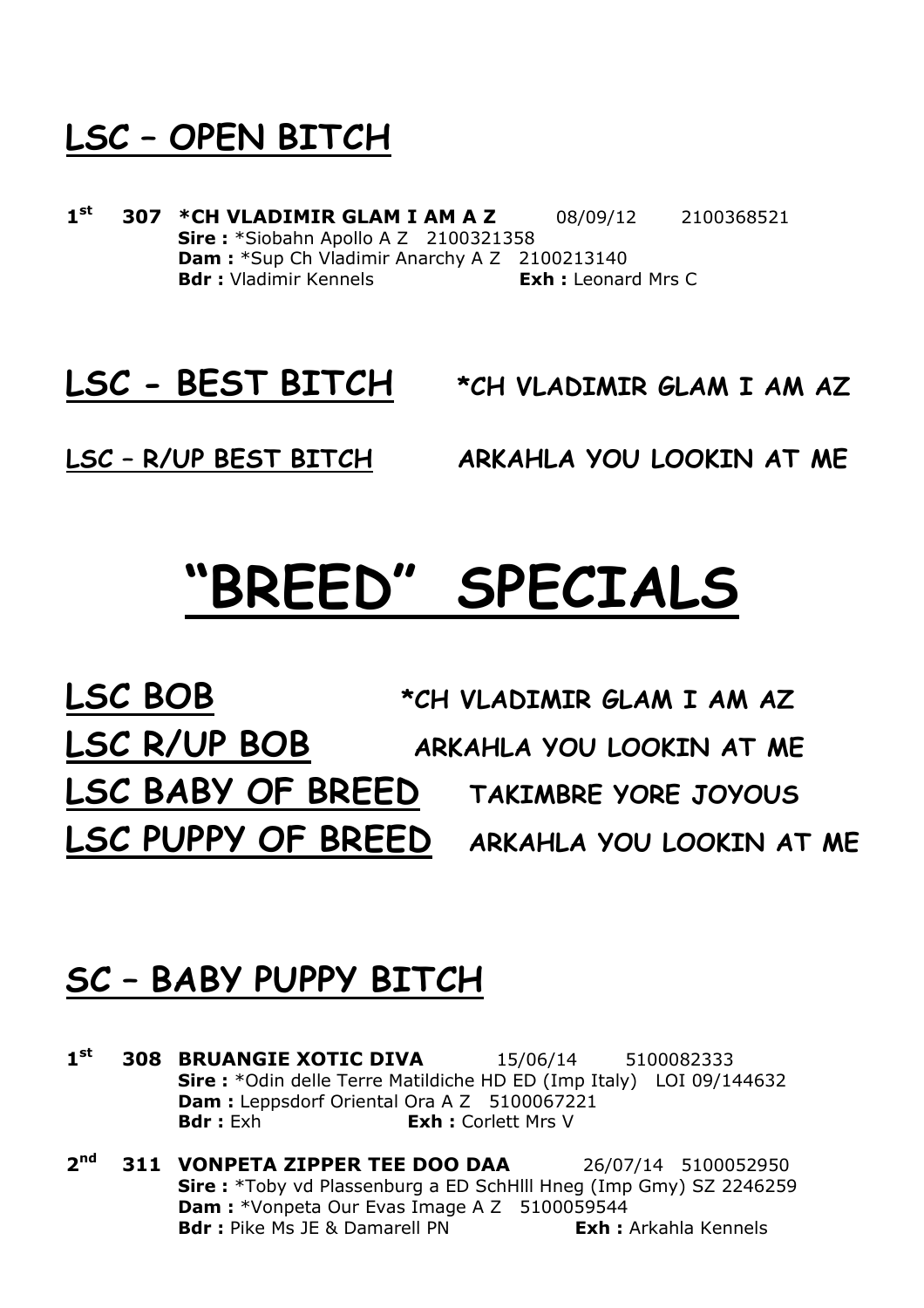- $3<sup>rd</sup>$ **312 TONAKER ELLY** 28/07/14 5100083368 Sire : \*Esko ad Haus Zygadto a ED SchHll (Imp Gmy) SZ 2232859 Dam : \*Tonaker Kuddles A Z 5100050836 Bdr : Exh **Exh :** Schoemaker TH
- $\mathbf{A}^{\text{th}}$ **310 VONPETA ZOOM IN ON THIS** 26/07/14 5100052946 Sire : \*Toby vd Plassenburg a ED SchHlll Hneg (Imp Gmy) SZ 2246259 Dam : \*Vonpeta Our Evas Image A Z 5100059544 **Bdr**: Exh **Exh:** Pike Ms JE & Damarell PN
- $F<sub>th</sub>$ **309 LEPPSDORF WHIRLWIND** 07/07/14 5100082733 Sire: \*Schaeferhund Xesko A Z 3100276038 Dam : \*Leppsdorf Elmos Izzata A Z 5100058505 **Bdr**: Exh **Exh:** Hume Miss L

#### STOCK COAT – MINOR PUPPY BITCH

- $1<sup>st</sup>$ **316 TAURORN SHADOW DANCER** 07/05/14 5100081740 **Sire:** \*Ch Kardin Kruger A Z 3100179267 **Dam: \*Taurorn Niabi A Z 5100045059** Bdr : Wellman Ms G **Exh : Johnston A**
- $2<sup>nd</sup>$ **315 VONPETA YSTHAT** 23/04/14 5100081572 Sire: \*Ch Orrinshir Elton John A Z ET 3100161863 Dam : \*Vonpeta Tolder Lettemloose A Z 5100066345 **Bdr**: Exh **Exh:** Pike Ms JE & Damarell PN
- $3<sup>rd</sup>$ **313 CONKASHA SOLAR ROSE** 12/02/14 2100401009 Sire : \*Ch Ustinov v Römerland a ED SchHlll (Imp Gmy) SZ 2188759 Dam: \*Conkasha Dakota Star A Z 2100284396 **Bdr :** Devine T **Exh :** van Groen CM & Mrs GP
- $4<sup>th</sup>$ **314 VONDOUSSA BOOTY CALL** 28/03/14 5100080874 **Sire:** \*Bluemax Shrek A Z 4100181907 **Dam: \***Vondoussa Princess Nic A Z 5100046598 Bdr : Exh **Exh :** Vondoussa Kennels

#### SC – PUPPY BITCH

 $1<sup>st</sup>$ **317 SAN RANCHO LICKAPRIZE** 18/12/13 5100079458 Sire : \*Pepe vd Zenteiche a ED IPO1 Hneg (Imp Gmy) SZ 2270589 Dam : \*San Rancho Fizz Wizz A Z 5100051600 Bdr: San Rancho Kennels **Exh:** Spear Ms P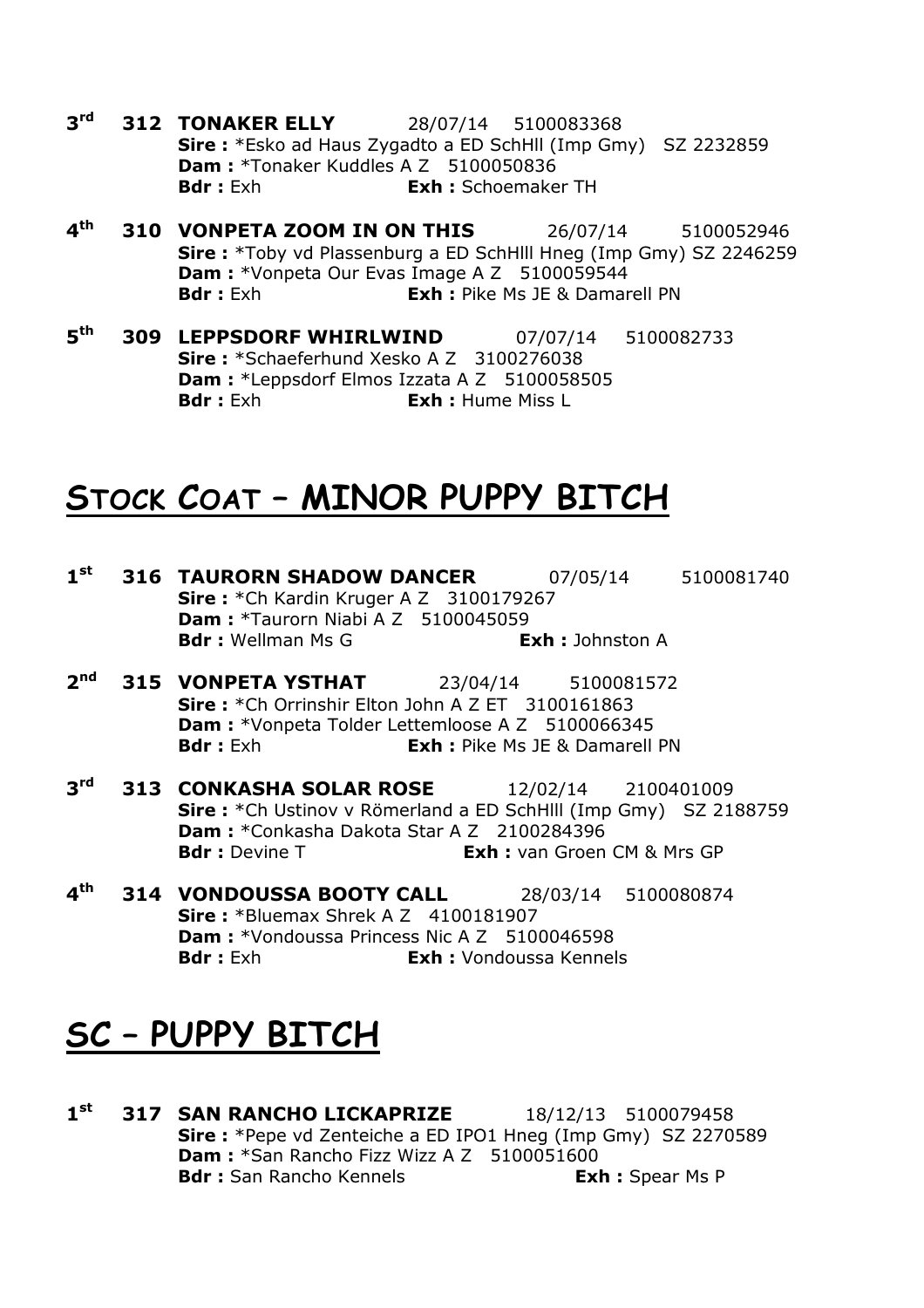### SC – JUNIOR BITCH

- $1<sup>st</sup>$ **320 NATCHEZ EVAS REVENGE A Z** 26/08/13 5100077337 **Sire:** \*Bluemax Shrek A Z 4100181907 **Dam:** \*Vonpeta Our Evas Image A Z 5100059544 **Bdr**: Smith Mrs PL **Exh:** Pike Ms JE & Damarell PN
- $2<sub>nd</sub>$ **319 LEBERHINE UMEEKO A Z** 26/08/13 5100077038 Sire : \*Hatto vom Hühnegrab a ED SchHlll Hneg (Imp Gmy) SZ 2192749 Dam : \*Leberhine Maggie A Z 5100055468 **Bdr**: Exh **Exh:** Evans R & Mrs D/Garvican H
- $3<sup>rd</sup>$ **318 BABENBERG LA BELLA A Z** 19/07/13 5100076714 Sire : \*Vimo vd Hopfenhalle a ED SchHlll Hneg (Imp Gmy) SZ 2158998 Dam : \* Charon v Overledingerland a ED SchHl (Imp Gmy) SZ 2229718 Bdr : Babenberg Kennels **Exh :** Schoemaker TH
- $4<sup>th</sup>$ **321 TONAKER BINDI** 25/09/13 5100077780 Sire : \*Esko ad Haus Zygadto a ED SchHll (Imp Gmy) SZ 2232859 Dam : \*Tonaker Lolita A Z 5100051208 **Bdr**: Exh **Exh:** Schoemaker TH

#### SC – INTERMEDIATE BITCH

- $1<sup>st</sup>$ **323 \*LEPPSDORF SAPPHIRA A Z** 08/02/13 5100074243 Sire: \*Ch Aimsway Rolling Stone A Z 2100270654 Dam: \*Leppsdorf Daria A Z 5100049008 **Bdr** : Exh : **Exh** : Hume Miss I
- $2<sup>nd</sup>$ **325 \*LEBERHINE BABE A Z** 19/03/13 5100074452 Sire : \*Focus vd Piste Trophe a ED SchHll IPO3 (Imp Gmy) SZ 2250502 Dam : \*Bruangie Octavia A Z 5100047071 **Bdr :** Exh : Evans R & Mrs D/Garvican H
- $3<sup>rd</sup>$ **324 TONAKER ZARA A Z** 04/03/13 5100074766 **Sire: \*Bluemax Shrek A Z 4100181907 Dam:** Tonaker Pearl A Z 5100058966 Bdr : Exh **Exh : Schoemaker TH**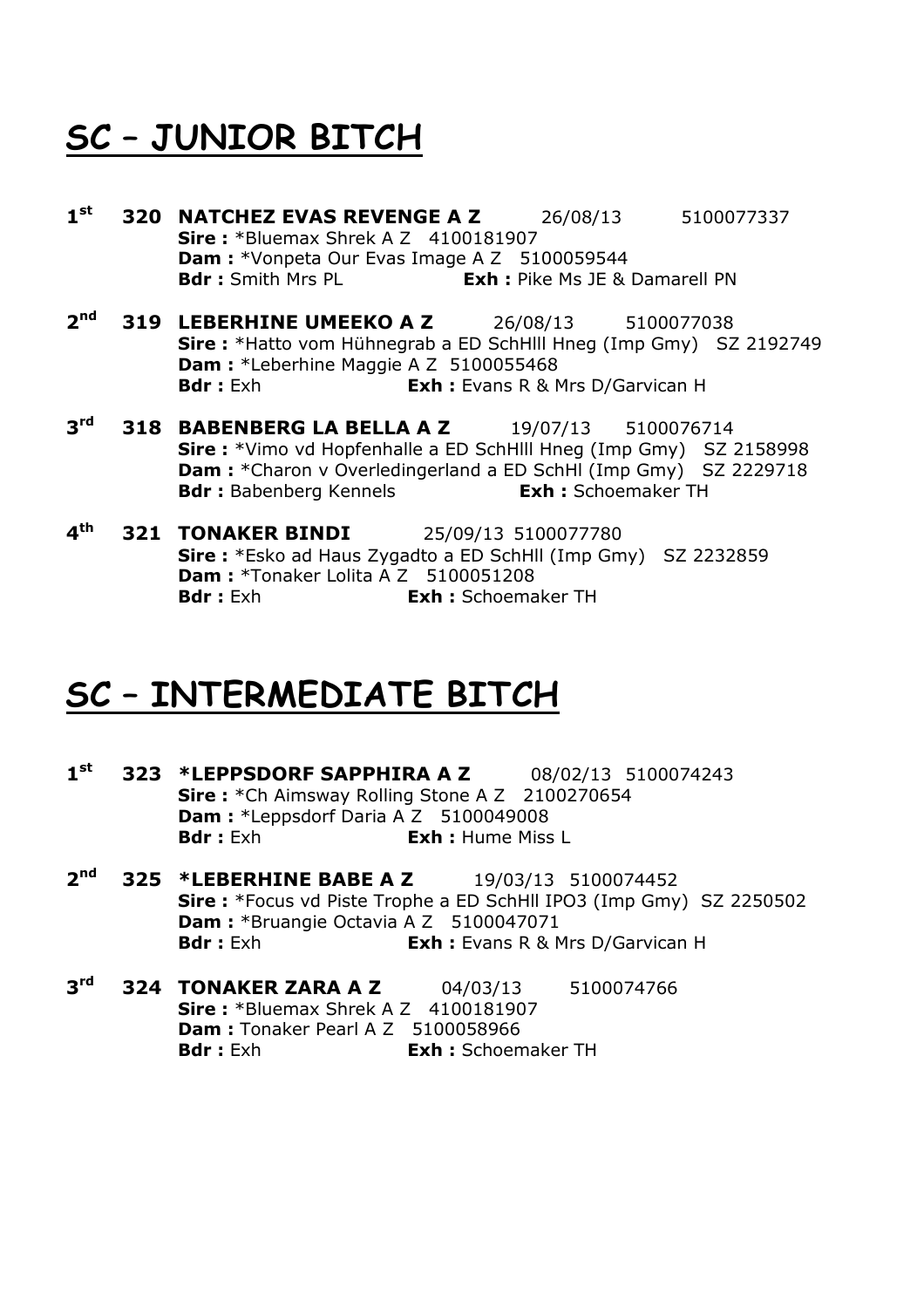### SC – OPEN BITCH

- $1<sup>st</sup>$ **329 \*VONDOUSSA X MARKS THE SPOT A Z** 30/06/12 5100070647 Sire : \*Esko ad Haus Zygadto a ED SchHll (Imp Gmy) SZ 2232859 Dam : \*Grundelhardt Tainted Love A Z HT 5100057322 Bdr : Exh **Exh :** Vondoussa Kennels
- $2<sub>nd</sub>$ **327 \*CH DARKKNIGHT YSADORE A Z** 07/03/09 5100053979 **Sire:** \*Ch Kardin Kruger A Z 3100179267 Dam : \*Takimbre Our Fame A Z 3100112073 **Bdr**: Darkknight Kennels **Exh:** Mayne Ms B & Phillis J
- $3<sup>rd</sup>$ **326 \*LEPPSDORF ELDORA A Z** 31/10/08 5100052083 Sire : \*Ch As du Domaine du Val d'Aulnoy HD ED (Imp Fr) LOF 582753/34822 Dam: \*Leppsdorf Serita A Z 5100028701 **Bdr** : Exh : Hume Miss I
- $4<sup>th</sup>$ **328 \*ALLTITANS CLEOPATRA A Z** 25/08/11 5100065753 Sire: \*Ch Kardin Kruger A Z 3100179267 **Dam: \*Rhosyn El Of A Tart A Z 5100051067 Bdr**: Exh **Exh:** Hansen Mrs T

#### SC - BEST BITCH \*VONDOUSSA X MARKS THE SPOT AZ

SC – R/UP BEST BITCH \*CH DARKKNIGHT YSADORE AZ

#### SC – BABY PUPPY DOG

- $1<sup>st</sup>$ **331 TONAKER DIRE WOLF** 16/05/14 5100081808 Sire : \*Odin delle Terre Matildiche HD ED IPO1 (Imp Italy) LOI 09/144632 **Dam:** Tonaker Pearl A Z 5100058966 Bdr : Exh : Schoemaker TH
- $2<sup>nd</sup>$ **332 VONPETA ZIXTY SHADES OF GREY** 26/07/14 5100052952 Sire : \*Toby vd Plassenburg a ED SchHlll Hneg (Imp Gmy) SZ 2246259 Dam : \*Vonpeta Our Evas Image A Z 5100059544 **Bdr**: Pike Ms JE & Damarell PN **Exh:** Smith Mrs PL & Ms CL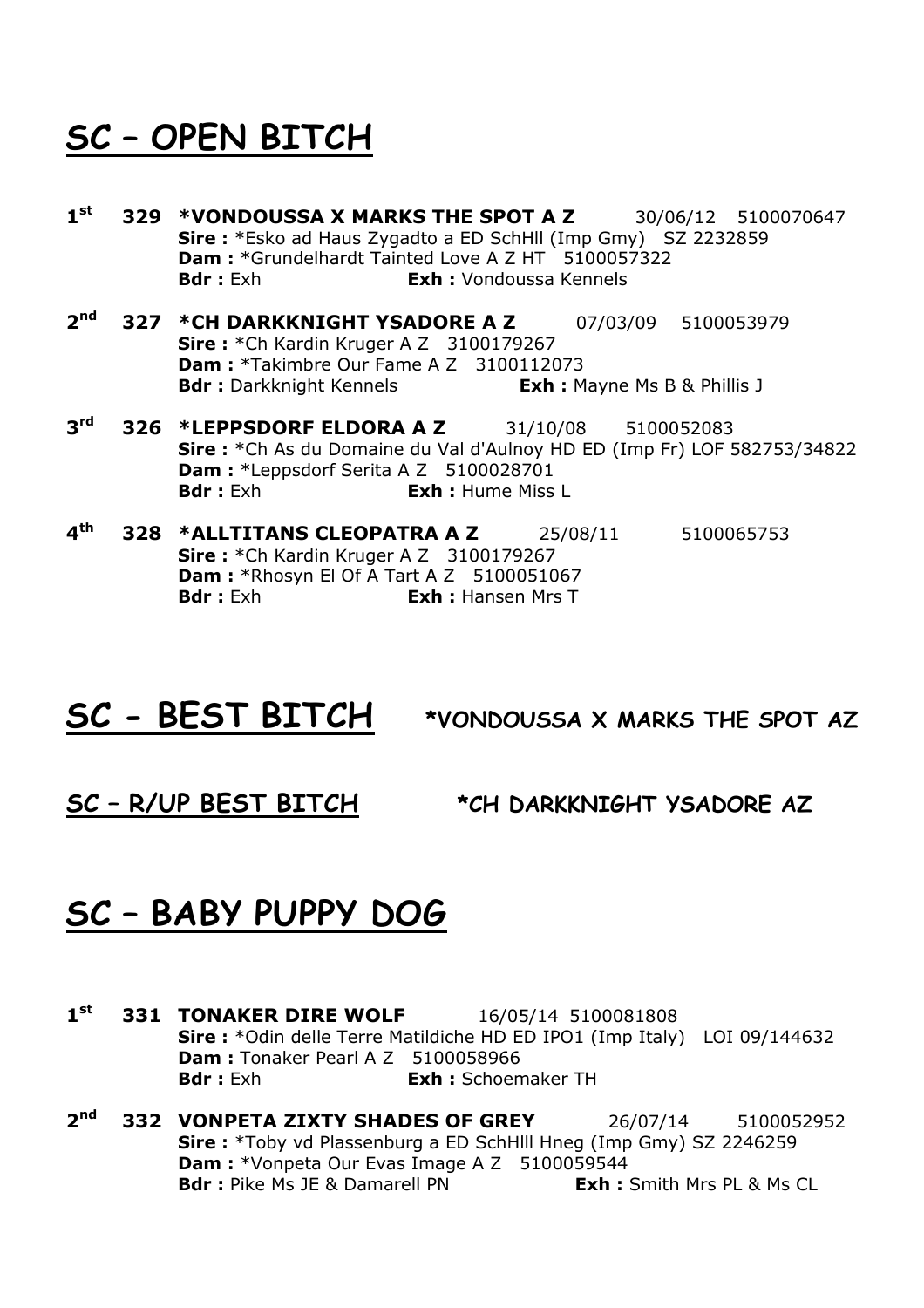### SC – MINOR PUPPY DOG

 $1<sup>st</sup>$ **333 ARKAHLA YOU CAN NOT B SERIOUS** 04/03/14 5100080690 Sire : \*Hayo aus Agrigento a ED SchHl (Imp Gmy) SZ 2259256 Dam : \* Ch Arkahla Waltzing Matilda A Z 5100061563 **Bdr**: Arkahla Kennels **Exh**: DeLuca B & Mrs H

#### SC – JUNIOR DOG

 $1<sup>st</sup>$ **334 SUNDANEKA YOUNG GUN** 04/10/13 2100392822 Sire : \*Ch Ustinov v Römerland a ED SchHlll (Imp Gmy) SZ 2188759 Dam : \*Sundaneka Dark Diamond A Z 2100320870 **Bdr**: Stevenson GD & K **Exh**: Wellman Ms G

#### SC – OPEN DOG

- $1<sup>st</sup>$ **338 \*SCHAEFERHUND XESKO A Z** 02/08/12 3100276038 Sire : \*Toby vd Plassenburg a ED SchHlll Hneg (Imp Gmy) SZ 2246259 **Dam :** \*Ryzack Alexa A Z  $\overline{3100212649}$ <br>**Bdr :** Bohdal Mrs I **Exh :** H **Exh :** Hume Miss L & Brabham Mrs J
- $2<sub>nd</sub>$ **336 \*CH BABENBERG JOACHIM A Z Hneg** 06/04/12 5100069276 Sire : \*Esko ad Haus Zygadto a ED SchHll (Imp Gmy) SZ 2232859 Dam : \*Charon v Overledingerland a ED SchHl (Imp Gmy) SZ 2229718 Bdr: Babenberg Kennels **Exh:** Johnston A/Collins SJ & Mrs C

SC - BEST DOG SUNDANEKA YOUNG GUN

SC – R/UP BEST DOG \*SCHAEFERHUND XESKO A Z